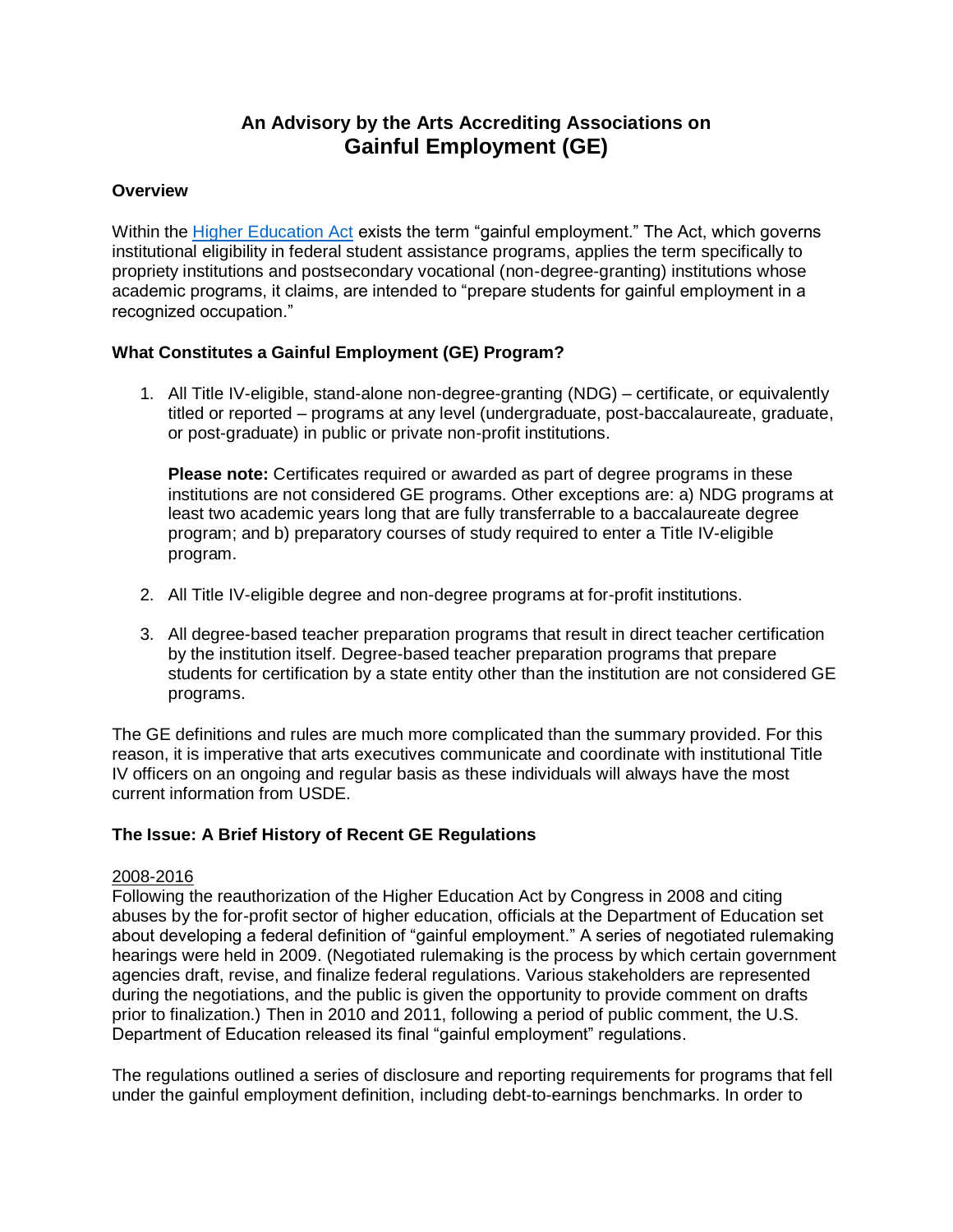maintain program eligibility for Title IV funding, programs classified as "gainful employment programs" had to comply with these requirements and meet certain federally-defined benchmarks.

Those "gainful employment" regulations were published in Title 34, Parts 600 and 668 of the [Code of Federal Regulations \(CFR\)](https://www.ecfr.gov/cgi-bin/ECFR?page=browse) in three separate sets of regulations in October 2010, June 2011, and October 2011; however, legal challenges followed, which vacated the majority of the regulations and forced USDE to go back to the drawing board.

Several of the original regulations were vacated as a result of a [June 2012 decision](https://ecf.dcd.uscourts.gov/cgi-bin/show_public_doc?2011cv1314-25) by a federal judge in the case *Association of Private Colleges and Universities v. Arne Duncan*. The court ruled that "[b]ecause one of the debt measures [in the gainful employment regulations] lacks a reasoned basis, that regulation will be vacated as arbitrary and capricious. Because the majority of the related rules cannot stand without the debt measures, they will be vacated as well." However, as was stated in the court decision, "Because the disclosure requirements...are not so intertwined with the vacated debt measure, they will remain in effect." These disclosure requirements included items such as the occupations that particular "gainful employment" programs prepare students to enter, on-time graduation rates for these programs, program costs, job placement rates, and median student loan debt for program graduates.

The U.S. Department of Education resolved to go back to the drawing board and craft a new set of gainful employment regulations.

After the release of draft regulatory language in August 2013, the Department held a series of negotiated rulemaking sessions aimed at rewriting many of the gainful employment regulations. These particular negotiations ended without consensus, and so the Department was free to develop the proposal language on its own. Thus, newly-proposed gainful employment regulations were published in the *Federal Register* on March 25, 2014. Comment was collected through May 27, 2014.

Just as before, lawsuits followed. This time, however, the courts sided with the USDE in both the *[Association of Proprietary Colleges v. Arne Duncan](https://www.documentcloud.org/documents/2089206-opinion-in-association-of-proprietary-colleges-v.html)* and the *[Association of Private Sector](https://ecf.dcd.uscourts.gov/cgi-bin/show_public_doc?2014cv1870-31)  [Colleges and Universities v. Arne Duncan](https://ecf.dcd.uscourts.gov/cgi-bin/show_public_doc?2014cv1870-31)*.

After clearing these final legal hurdles, USDE was free to release its [final gainful employment](https://www.govinfo.gov/content/pkg/FR-2014-10-31/pdf/2014-25594.pdf)  [regulations](https://www.govinfo.gov/content/pkg/FR-2014-10-31/pdf/2014-25594.pdf) in the *Federal Register* on October 31, 2014, (the "2014 GE Rule"), the majority of which went into effect on July 1, 2015. A correction issued on December 4, 2014 announced that institutions would have until July 1, 2017 to comply with the new disclosure requirements outlined in [Part 668.412.](http://www.ecfr.gov/cgi-bin/text-idx?SID=e70362060bf490a836ccc981f1f04b3a&mc=true&node=pt34.3.668&rgn=div5#se34.3.668_1412) Until then, institutions had to demonstrate compliance with the 2014 GE Rule's disclosure requirements by annually updating their disclosures in accordance with [Part 668.6\(b\),](https://www.ecfr.gov/cgi-bin/retrieveECFR?gp=&SID=6ede47f2a84419f16a0da0b2ff82cc80&mc=true&n=pt34.3.668&r=PART&ty=HTML#se34.3.668_16) using the Department's [Gainful Employment Program Disclosure Template.](https://ope.ed.gov/GainfulEmployment/)

Although education subcommittees in both the House of Representatives and Senate approved appropriations bills that prohibited the Department of Education from using funds to develop or enforce regulations that "expand the federal government's role in higher education," both subcommittees' language was not present in the *Consolidated Appropriations Act, 2016*. That Act, which contained multiple bills, appropriations, and an omnibus spending bill that funded the government for the remainder of fiscal year 2016, was signed into law on December 18, 2015.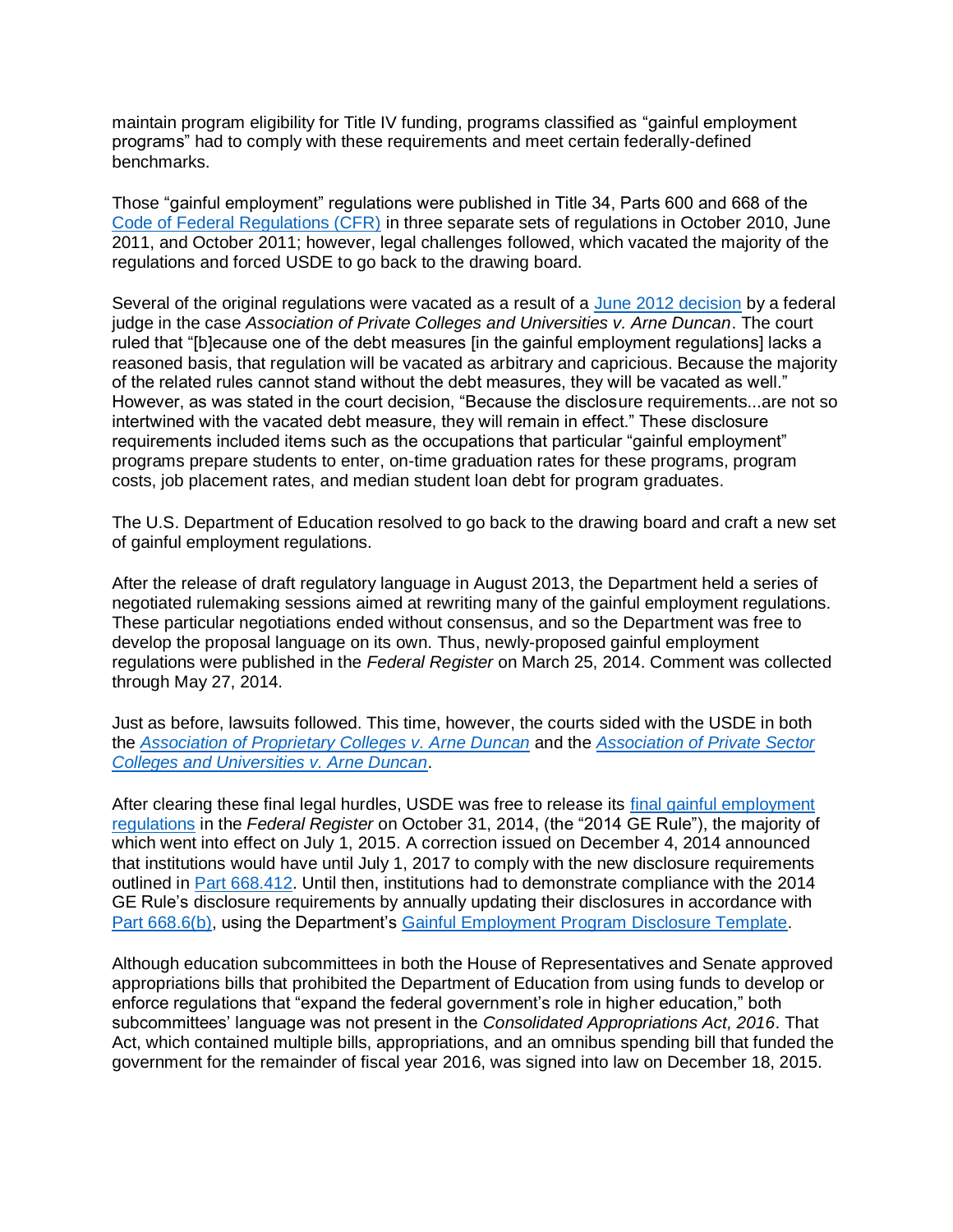#### 2017-Present: The Locus of Opposition and Subsequent Repeal

There was great concern in the higher education and accreditation communities about several aspects of the 2014 GE Rule and its regulations. Particularly troubling was the concept of indexing the price of higher education to the earnings of graduates, the potential for eventual extension of this concept to all programs in all types of institutions, and the high and perpetual implementation costs that reduce funds allocated to educational programs.

In Congress, opinion was (and continues to be) divided regarding these regulations. Some see the regulations as the Department of Education's best effort to protect students and deter "bad actor" institutions that leave students with high levels of debt and questionable marketable skills. Other members of Congress view these regulations as unfairly burdensome to institutions, likely to disadvantage some students, and unlikely to affect meaningful change.

After considering student debt and repayment rate information, the Department of Education in June of 2017 announced a [three-pronged effort](https://www.federalregister.gov/documents/2017/06/16/2017-12555/negotiated-rulemaking-committee-public-hearings) to review the 2014 GE Rule which included 1) a call for written comment, 2) notice of public hearings, and 3) an intention to establish negotiated rulemaking committees to develop proposed regulations to revise the 2014 GE Rule. Similar to this process in 2013, the negotiated rulemaking process failed to result in consensus, thus placing the responsibility and authority to craft new or modify existing regulations with Department staff.

Subsequent to these initiatives, in August of 2018, the Secretary of Education released a [Notice](https://www.federalregister.gov/documents/2018/08/14/2018-17531/program-integrity-gainful-employment)  [of Proposed Rulemaking.](https://www.federalregister.gov/documents/2018/08/14/2018-17531/program-integrity-gainful-employment) The stated purpose of this rulemaking process was to "rescind the [2014] GE regulations and remove them from subpart Q of the Student Assistance and General Provisions in [34 CFR part 668"](https://www.federalregister.gov/select-citation/2018/08/14/34-CFR-668), and to "remove the D/E rates calculations and the sanctions and alternate earnings appeals related to those calculations for GE programs, as well as the reporting, disclosure, and certification requirements applicable to GE programs".

As published in the [Federal Register on July 1, 2019,](https://www.govinfo.gov/content/pkg/FR-2019-07-01/pdf/2019-13703.pdf) the Department of Education announced new gainful employment regulations (the "2019 GE Rule"), thus rescinding prior gainful employment regulations––the 2014 GE Rule––entirely. Although the 2014 GE Rule remains in effect until July 1, 2020, the Department is offering to institutions the ability to implement these regulations immediately. Institutions that elect early implementation are [not required](https://ifap.ed.gov/eannouncements/062819GEAnnounce122EarlyImplofRescissionGERule.html) to comply with the requirements of the prior Rule (2014), including as an example, submission of data for the 2018-2019 award year to the National Student Loan Data System.

In addition to these efforts, the Department announced its intention to expand information provided in the [College Scorecard](https://www.federalregister.gov/d/2019-13703/p-43) to include both program- and institutional-level information. Among this data is the following: program size; estimated median earnings; median Stafford, Graduate PLUS, and Parent PLUS loan debt, and the monthly payment associated with that debt based on a standard repayment period; student loan default and repayment rates; admissions selectivity; student demographics; and student socioeconomic status.

The purpose and intention of such reporting requirements is rooted in the current administration's assertion that the disclosure of certain information is intended to enhance transparency and accountability for prospective and current students, as issued in the [Executive](https://www.whitehouse.gov/presidential-actions/executive-order-improving-free-inquiry-transparency-accountability-colleges-universities/)  Order of [March 21, 2019.](https://www.whitehouse.gov/presidential-actions/executive-order-improving-free-inquiry-transparency-accountability-colleges-universities/) In practice, the College Scorecard provides a centralized access point that enables students and families to compare outcomes without visiting multiple institution or program websites, with the certainty that the data was produced by a Federal agency. It is the Department's intention to enable the functioning of a market-based accountability system, thus